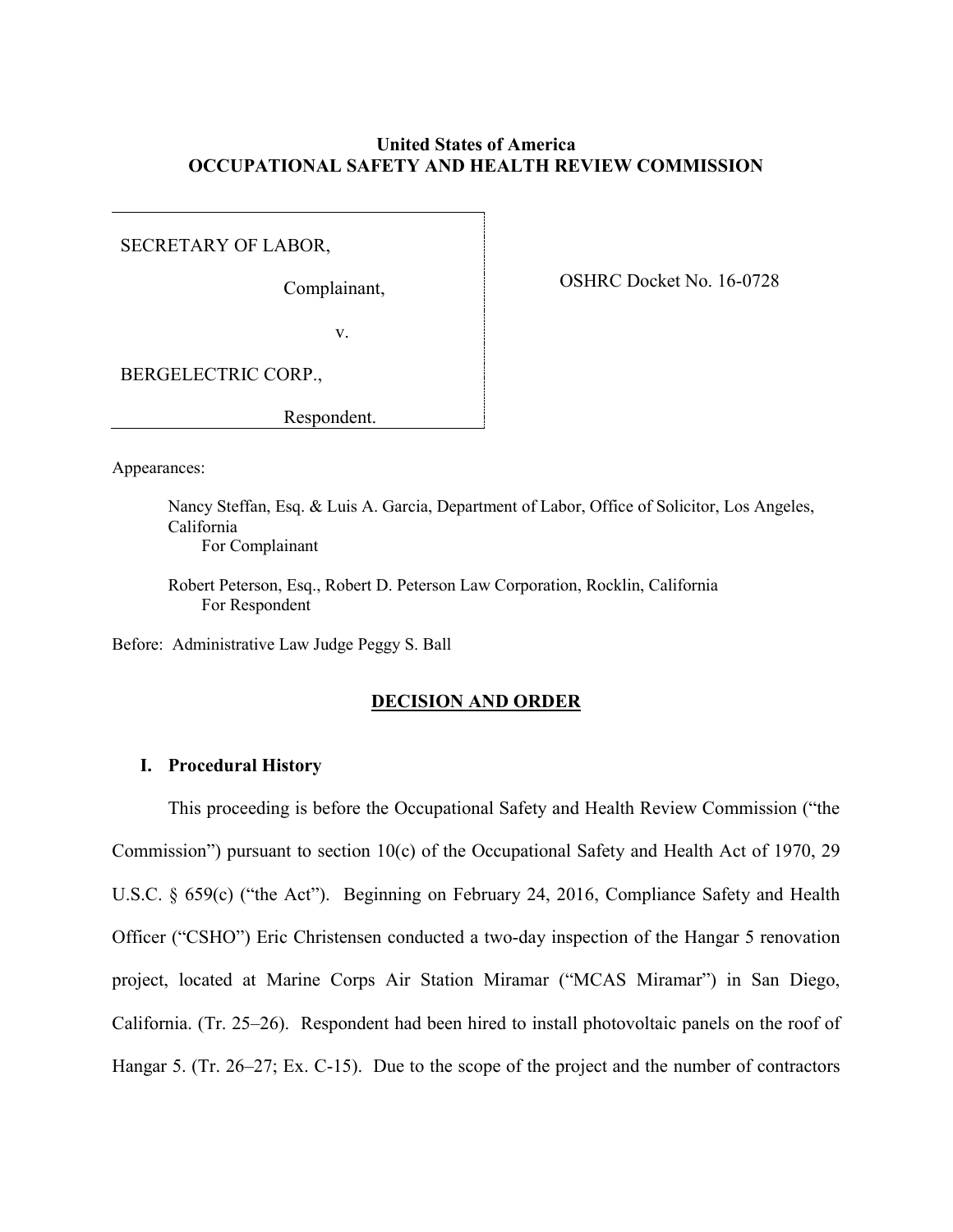involved, CSHO Christensen did not open an inspection of Respondent until his second day at the worksite, February 25, 2016. (Tr. 27).

During his inspection of Respondent, CSHO Christensen observed Respondent's employees working on the hangar roof without safety nets, personal fall arrest systems (PFAS), or guardrails. Instead, Respondent informed CSHO Christensen that they were relying on the combination of a 6-foot warning line and a safety monitor in order to comply with its fall protection obligations. (Tr. 42–43; Ex. C-8, C-14, C-15). Based on his observations and additional research, CSHO Christensen determined that Respondent had committed multiple violations of the fall protection standards found in Subpart M of the Act. Based on CSHO Christensen's findings, Complainant issued a *Citation and Notification of Penalty* ("Citation") to Respondent, alleging three serious violations of the Act, with a total proposed penalty of \$4,500.00. Respondent timely contested the Citation.

The trial took place on October 13, 2016. The following witnesses testified: (1) CSHO Eric Christensen; (2) Calvin King, Respondent's Safety Manager; (3) John Hernandez, Respondent's crew supervisor; and (4) Minh (Mike) Phung, a subordinate employee of Respondent. Both parties timely submitted post-trial briefs.

#### **II. Stipulations**

On October 5, 2016, the parties submitted an *Amended Joint Stipulation Statement*, which included agreements on a number of basic jurisdictional and violation-related facts. In lieu of reproducing all twenty-one stipulations in their entirety, the Court shall refer to individual stipulations as necessary, and in the following form: ("Stip. No. \_\_\_").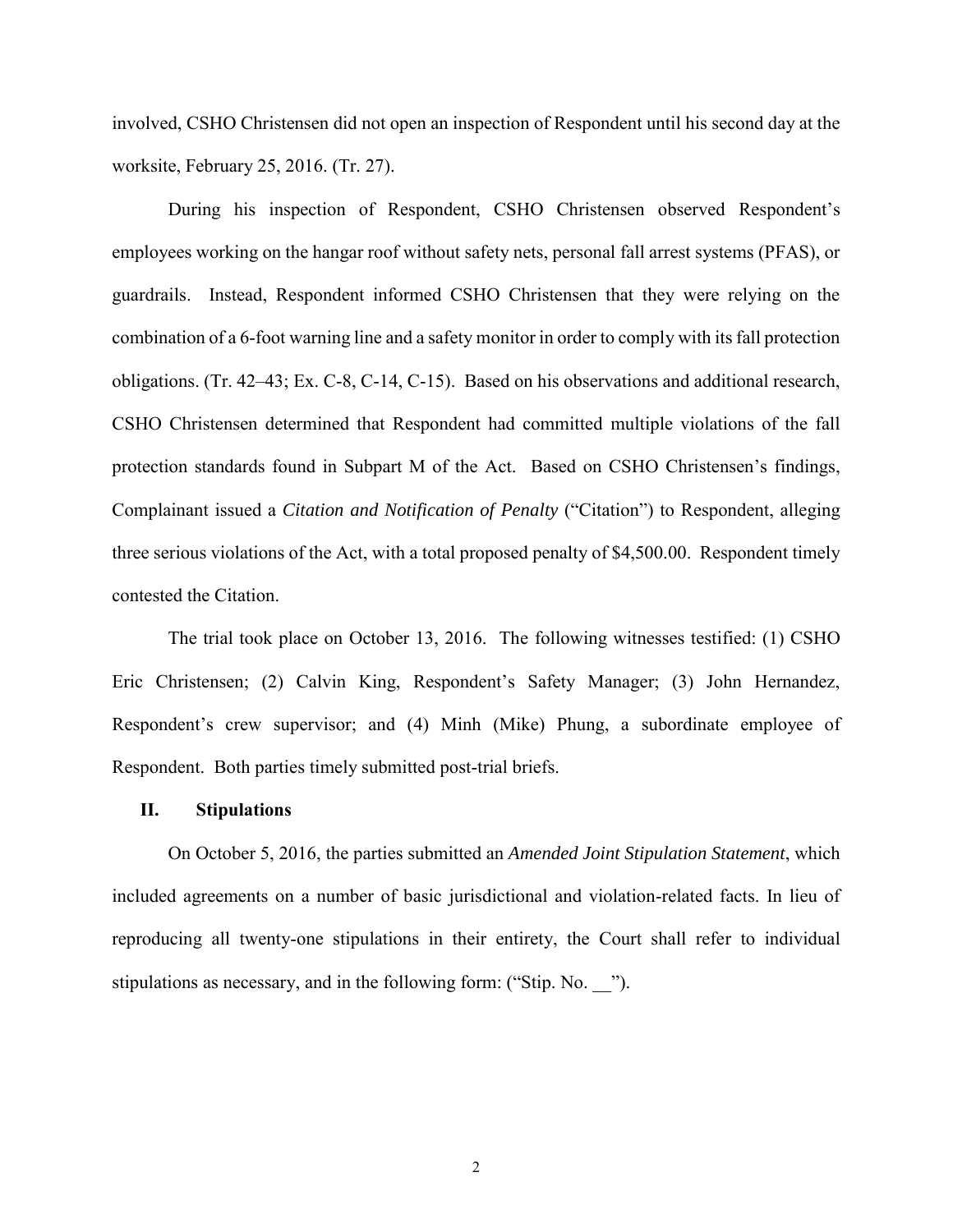#### **III. Jurisdiction**

The parties' *Amended Joint Stipulation Statement* acknowledges Respondent is an employer engaged in a business affecting commerce within the meaning of Section 3(5) of the Act and the Occupational Safety and Health Review Commission has jurisdiction of this proceeding pursuant to Section 10(c) of the Act. (Stip. Nos. 1  $\&$  2).

## **IV. Factual Background**

The basic facts of this case are largely undisputed. On the morning of February 25, 2016, Respondent's employees were installing photovoltaic panels on the upper roof of Hangar 5. (Tr. 26–27; Ex. C-15). In order to access the upper roof, Respondent's employees climbed a fixed ladder to the lower roof, walked across a portion of the lower roof, and then climbed another fixed ladder to the upper roof. (Stip. No. 10). The lower roof was approximately 43 feet above the ground level, and the upper roof was an additional 17 feet above the lower roof. (Stip. Nos. 11 & 12).

CSHO Christensen began his inspection by conducting an opening conference with Brian Andreasen, Respondent's site foreman. (Tr. 28). During the opening conference, CSHO Christensen had Andreasen fill out a worksheet with basic company information and the nature of the work occurring at the worksite. (Tr. 29). From there, CSHO Christensen and Andreasen traveled up the first fixed ladder to access the lower roof. (Tr. 33). When they arrived on the first level, CHSO Christensen observed a warning line staged on the perimeter of the roof, which was attached to the cage of the lower roof fixed ladder. (Tr. 35; Ex. C-6, C-8). Just to the right of the ladder cage, the warning line was sagging just inches above the walking surface. (Tr. 33). CSHO Christensen measured the distance from the warning line to the edge of the lower roof and found that it was 96 inches. (Tr. 37).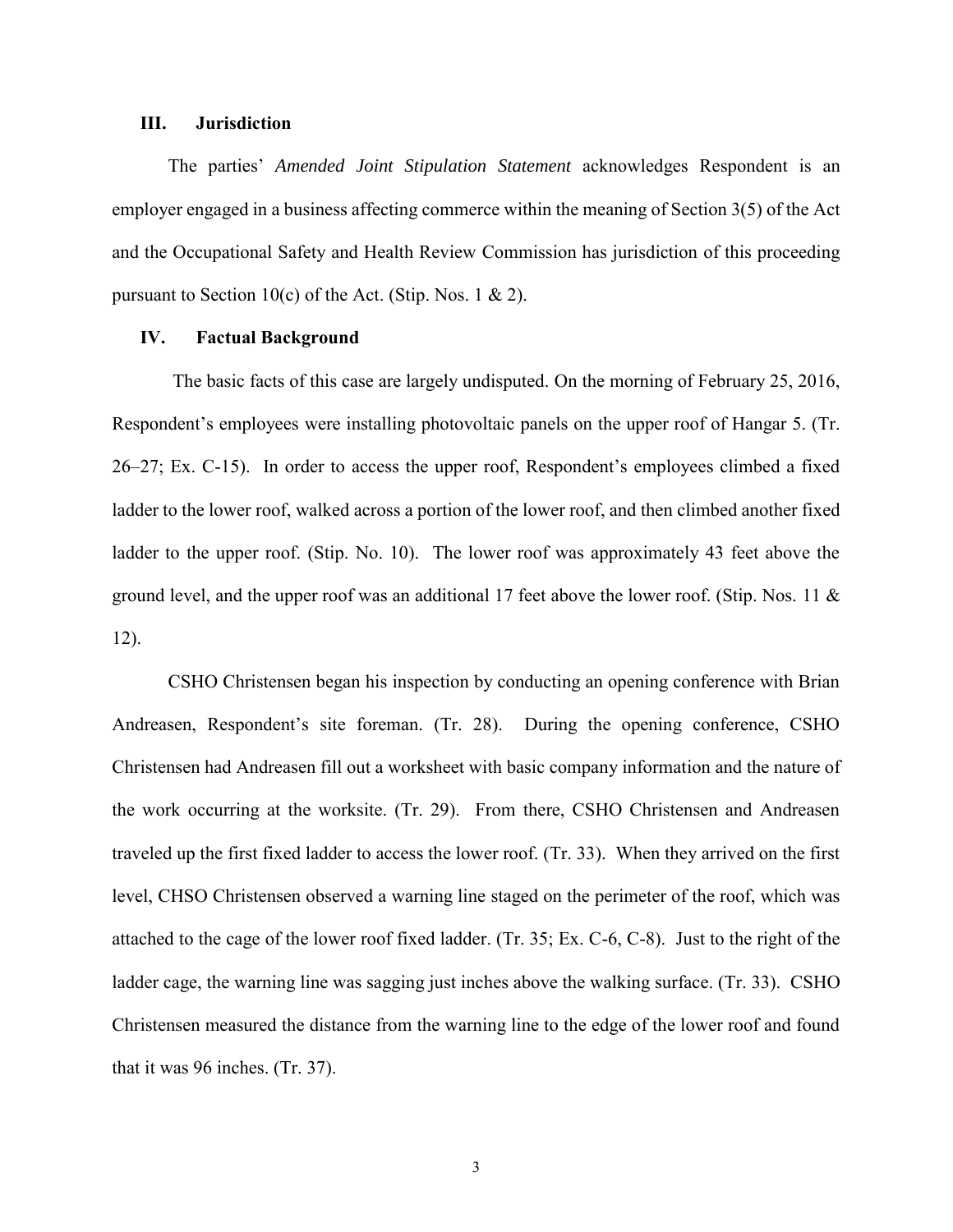After he completed his measurements and inspection of the lower roof, CSHO Christensen proceeded to the upper roof, where he observed four employees installing photovoltaic panels. (Tr. 41; Ex. C-15). The four employees were John Hernandez, Minh Phung, Zachary Ledbetter, and Rodolfo Chaparro. (Stip. No. 7). The employees were working in two sets of two, with Hernandez and Phung working towards the middle of the roof and Ledbetter and Chaparro working towards the far end, roughly 50 feet<sup>1</sup> away from Hernandez and Phung. (Tr. 42; Ex. C-15). Hernandez was serving in the role of supervisor and safety monitor. (Stip. Nos. 8 & 9).

As with the lower roof, Respondent utilized a warning line system, wherein cables and stanchions were installed around the perimeter of the upper roof at a distance of roughly 6 to 7 feet from the edge. (Stip. Nos. 14  $\&$  15). Hernandez was charged with observing the employees on the upper roof and notifying them if they strayed too close to the warning lines or edge. (Tr. 138). None of the employees were wearing PFAS, there were no guardrails, and there was no safety net. (Tr. 42; Stip. No. 13). CSHO Christensen testified that, during the roughly 7–10 minutes that he was on the upper roof, Hernandez had his back to Ledbetter and Chaparro the entire time. (Tr. 44– 45, 49, 55; Ex. C-21, C-22, C-38). According to Hernandez, he was helping Phung install panels and quality-check the installation, but he was "constantly" looking over to check on Chaparro and Ledbetter. (Tr. 140). Christensen testified that Chaparro and Ledbetter were approximately 8–9 feet from the edge of the upper roof. (Tr. 55–56; Ex. C-22).

After he completed his inspection of the upper roof, CSHO Christensen asked the employees to come down to ground level so that he could conduct interviews. (Tr. 63). Once the interviews were complete, CSHO Christensen held a brief closing conference with King and

<sup>1.</sup> CSHO Christensen testified that he had been told the "runs", or grouping of panels, were roughly 55 feet long. Based on his observation, Ledbetter and Chaparro were roughly one "run" away from Phung and Hernandez. (Tr. 53; Ex. C-22).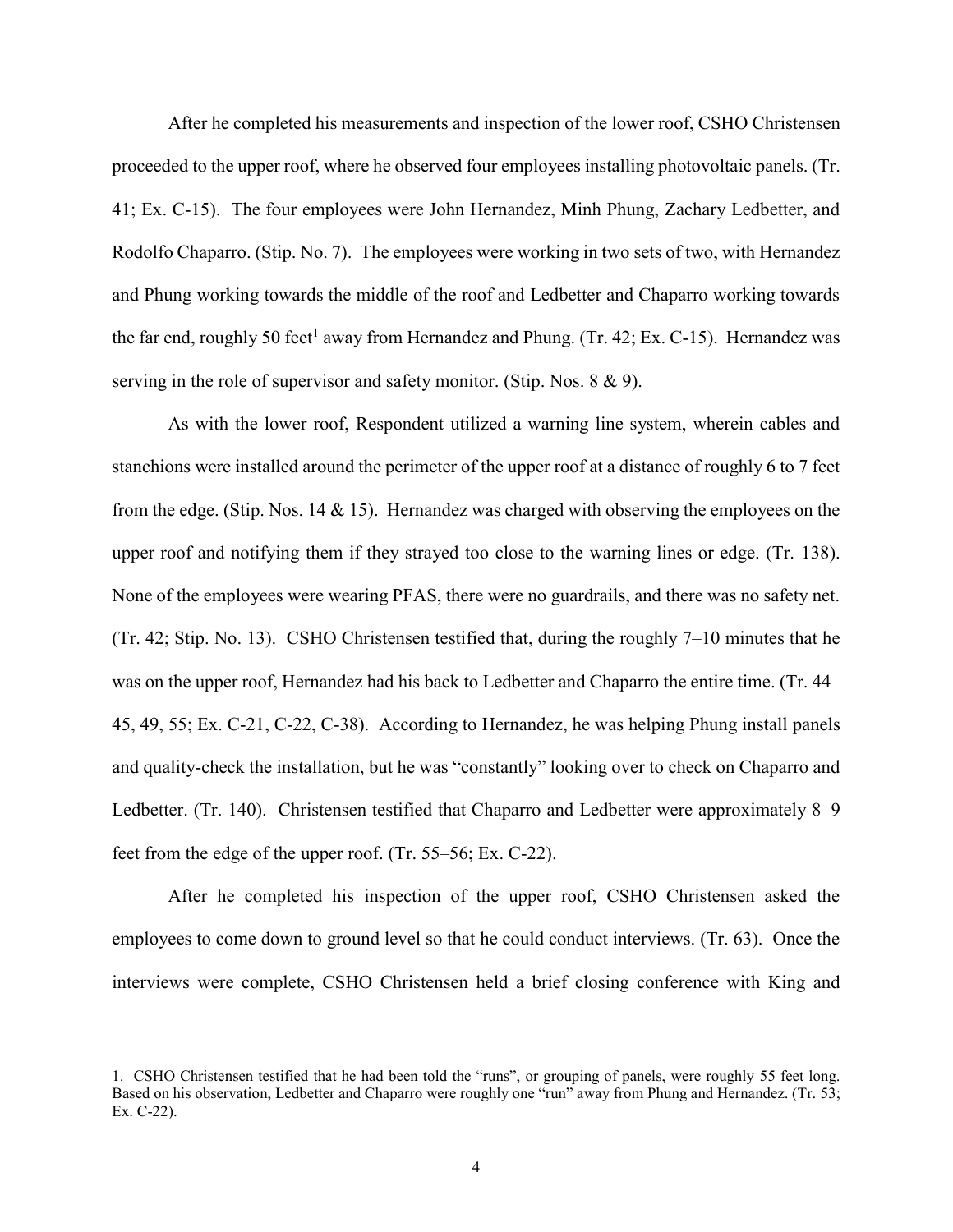discussed his concerns regarding the distance of the warning lines from the roof's edge and Hernandez's job duties interfering with his responsibility as safety monitor. Based on his observations and research, CSHO Christensen recommended the following Citation items, which were issued by Complainant on March 29, 2016.

## **V. Discussion**

The primary issue in this case is whether Respondent must comply with the principal fall protection standard—29 C.F.R.  $\S$  1926.501(b)(1)—or whether it can instead fulfill its obligations through the use of a warning line-safety monitor combination, as provided in 29 C.F.R. § 1926.501(b)(10). As will be discussed in detail below, the alternatives to the principal fall protection standard, such as 1926.501(b)(10), do not apply to Respondent's work. Thus, Respondent was obligated to provide PFAS, safety nets, or guardrails, which it did not do. Accordingly, Respondent violated 1926.501(b)(1) as alleged in Citation 1, Item 1a.

With respect to the remaining Citation items, however, the Court finds Complainant failed to establish the cited standards apply to Respondent. Items 1b and 1c allege Respondent failed to comply with the criteria governing the use of safety monitors and warning lines. However, as noted above the Court finds Respondent was obligated to comply with 1926.501(b)(1) and cannot avail itself of alternatives such as warning lines and safety monitors which are found in 1926.501(b)(10). As such, Respondent cannot be cited for failure to comply with criteria which are contingent upon the application of a standard that does not apply to the work performed by Respondent. Accordingly, Items 1b and 1c are vacated.

#### **A. Applicable Law**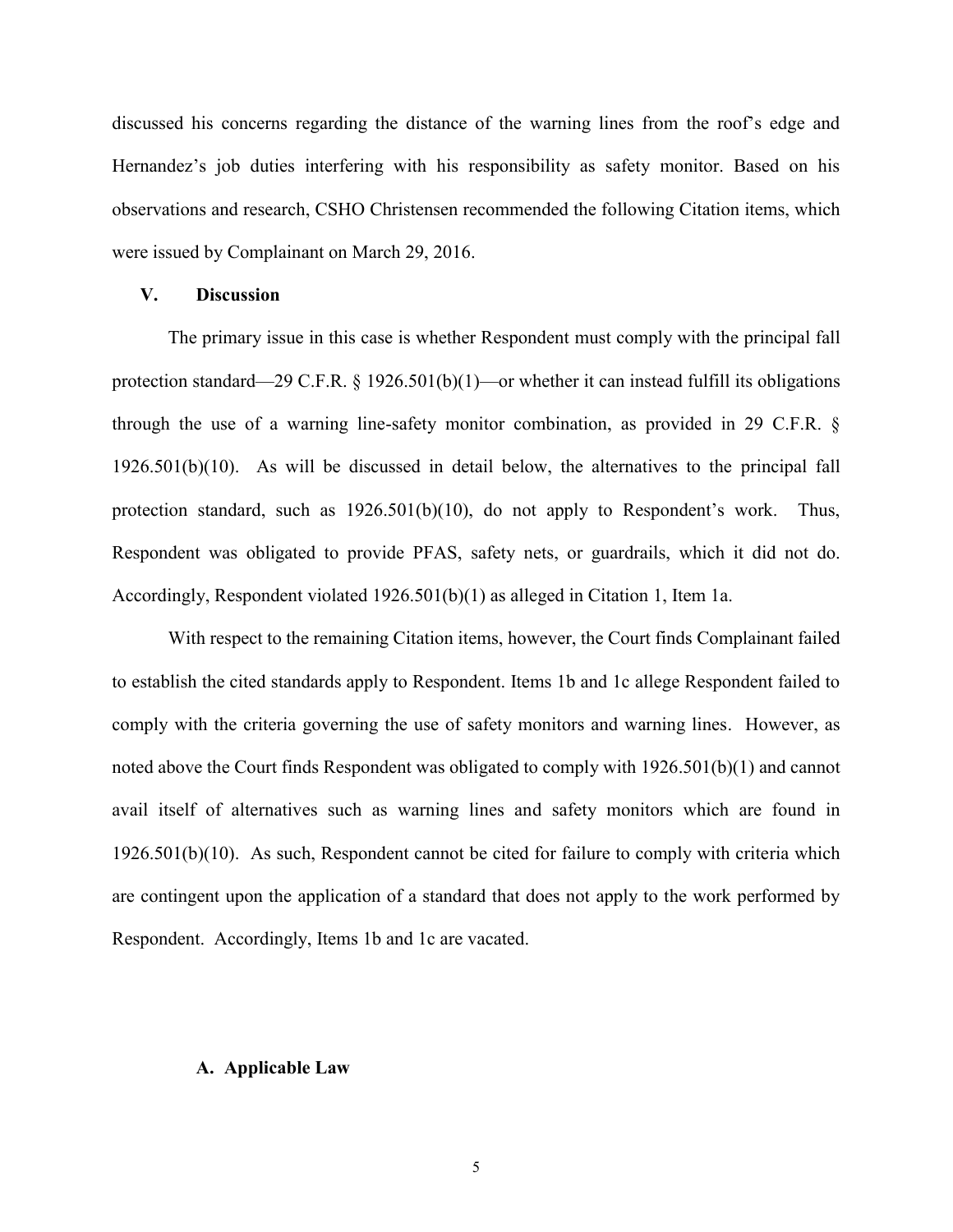To establish a violation of an OSHA standard pursuant to 5(a)(2), Complainant must prove:

(1) the standard applies to the facts; (2) the employer failed to comply with the terms of the standard; (3) employees were exposed to the hazard covered by the standard, and (4) the employer had actual or constructive knowledge of the violation (i.e., the employer knew or, with the exercise of reasonable diligence, could have known of the violative condition). *Atlantic Battery Co.*, 16

BNA OSHC 2131, 2138 (No. 90-1747, 1994).

Complainant has the burden of establishing each element by a preponderance of the

evidence. *See Hartford Roofing Co.*, 17 BNA OSHC 1361 (No. 92-3855, 1995). "Preponderance

of the evidence" has been defined as:

The greater weight of the evidence, not necessarily established by the greater number of witnesses testifying to a fact *but by evidence that has the most convincing force*; superior evidentiary weight that, though not sufficient to free the mind wholly from all reasonable doubt, is still sufficient to incline a fair and impartial mind to one side of the issue rather than the other.

Black's Law Dictionary, "Preponderance of the Evidence" (10th ed. 2014) (emphasis added).

# **B. Citation 1, Item 1a**

Complainant alleged a serious violation of the Act in Citation 1, Item 1a as follows:

29 CFR 1926.501(b)(1): Each employee on a walking/working surface with an unprotected side or edge which was 6 feet (1.8 m) or more above a lower level was not protected from falling by the use of guardrail systems, safety net systems, or personal fall arrest systems.

(a) On or about February 24, 2016, at the MCAS Miramar worksite, employees installing photo voltaic panels on the roof of Hangar 5 were exposed to falls 17 feet to the lower level.

## *See Citation and Notification of Penalty* at 6.

The cited standard provides:

Each employee on a walking/working surface (horizontal and vertical surface) with an unprotected side or edge which is 6 feet (1.8 m) or more above a lower level shall be protected for falling by the use of guardrail systems, safety net systems, or personal fall arrest systems.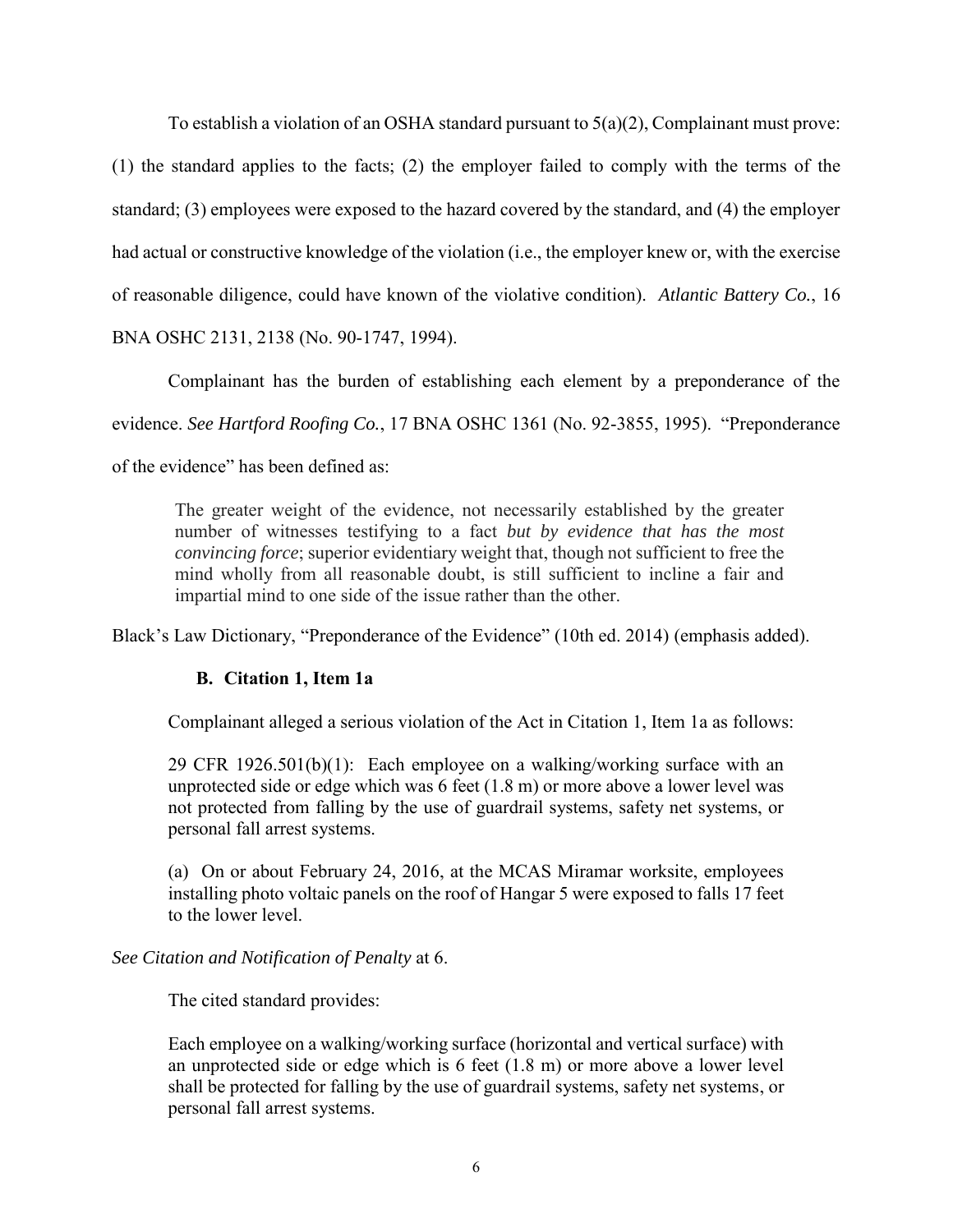29 C.F.R. § 1926.501(b)(1).

#### **1. The Standard Applies**

The cited standard has four prerequisites: (1) an employee on (2) a walking/working surface, which (3) has an unprotected edge and (4) is six feet above a lower level. According to 29 C.F.R. § 1926.500, a "walking/working surface" is defined as "any surface, whether horizontal or vertical on which an employee walks or works, including, but not limited to, floors, *roofs*, ramps, bridges . . . ." An "unprotected edge" is "any side or edge of a walking/working surface . . . where there is no wall or guardrail system at least 39 inches (1.0 m) high." 29 C.F.R. § 1926.500. Respondent's employees traversed and worked on the lower and upper roofs, respectively. (Stip. Nos. 7, 8, 10). By definition, those areas are walking/working surfaces; they were both more than 6 feet above the level below, and neither of the roof levels was protected by a guardrail or wall. Thus, on the face of it, the standard applies.

Respondent contends, however, that 29 C.F.R. § 1926.501(b)(10) is the more applicable standard. That standard states:

*Roofing work on Low-slope roofs.* Except as otherwise provided in paragraph (b) of this section, each employee engaged in roofing activities on low-slope roofs, with unprotected sides and edges 6 feet  $(1.8 \text{ m})$  or more above lower levels shall be protected from falling by guardrail systems, safety net systems, personal fall arrest systems, or a combination of warning line system and guardrail system, warning line system and safety net system, or warning line system and personal fall arrest system, or warning line system and safety monitoring system.

29 C.F.R. § 1926.501(b)(10). On the face of it, Respondent's argument carries some cachet: its employees were performing work on a flat roof. The problem for Respondent, as Complainant points out, is the standard is limited to "roofing work". Roofing work is defined as "the hoisting, storage, application, and removal of roofing materials and equipment, including related insulation, sheet metal, and vapor barrier work, but not including the construction of the roof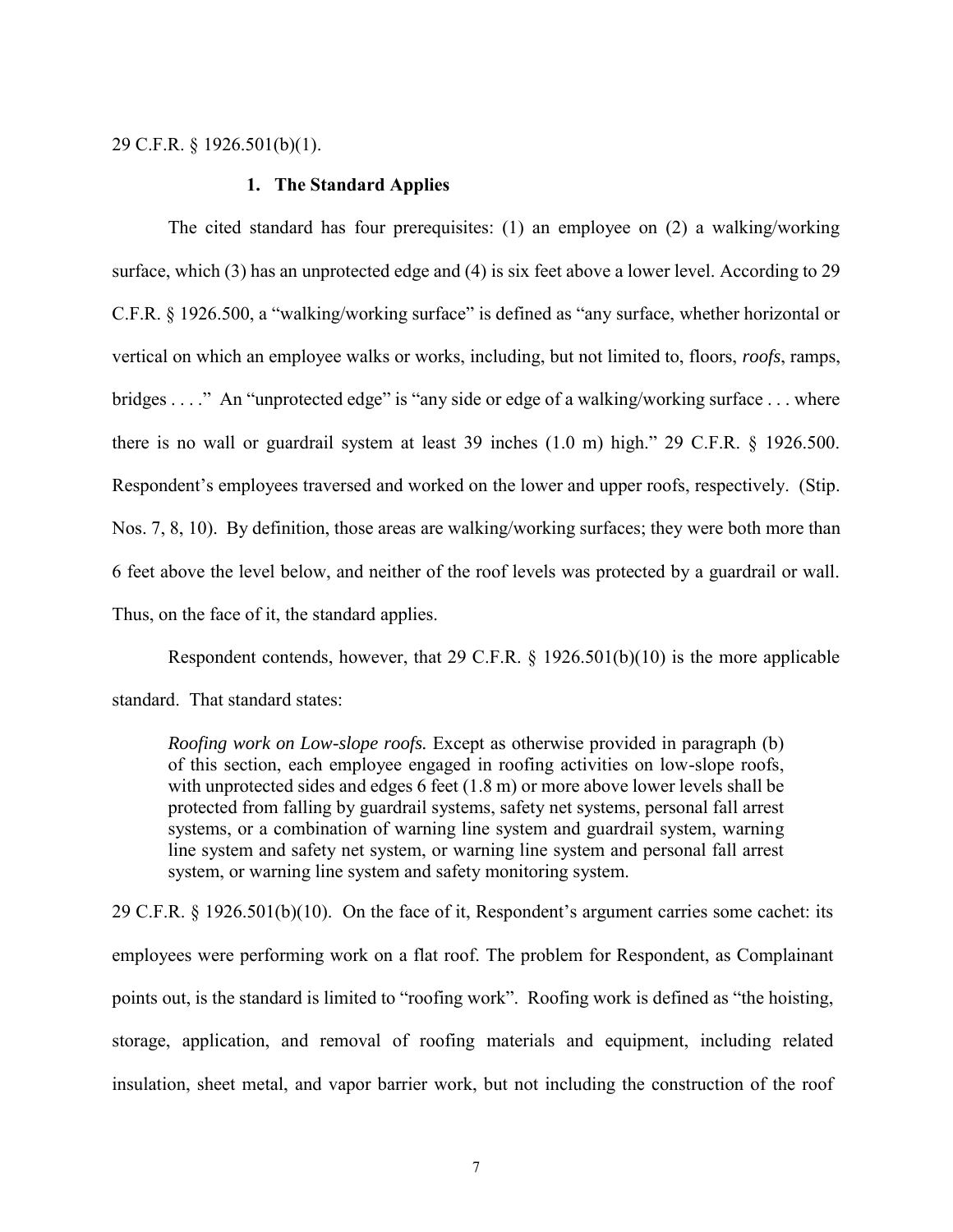deck." *Id.* § 1926.500. While photovoltaic panels are typically installed on roofs, they do not fall under the rubric of "related insulation, sheet metal, and vapor barrier work". *Id.*

The reason for the low slope roofing standard's limited applicability is elucidated in the regulatory history of the standard. Under the initial formulation of the standard,<sup>2</sup> OSHA "intends that this final standard cover only *built-up roofing work* performed on low pitch roofs." *Guarding of Low-Pitched-Roof Perimeters During the Performance of Built-Up Roofing Work*, 45 Fed. Reg. 75618, 75619 (Nov. 14, 1980) (emphasis added). "Built-up roofing work", according to OSHA involved the "application of water membranes (usually felt and tar) and related insulation and sheet metal work." *Id.* Based on comments and analysis, OSHA determined that the application of such materials involved "unique difficulties" and that "the provisions of this standard are directed at these special circumstances." *Id.* (discussing the problems associated with conventional guarding systems that will be avoided "by allowing the use of a warning line and/or safety monitoring system"). Clarifying the limited scope of the standard, OSHA noted "[t]he standard does not apply to other types of roofing work such as shingle application and removal." *Id.* at 75620.

Along with the rest of Subpart M, the current version of the standard was revised in 1994. *See Safety Standards for Fall Protection in the Construction Industry*, 59 Fed. Reg. 40672 (August 9, 1994). According to the preamble of the revised Subpart M, the standard no longer refers to 'built-up roofing work', "because the Agency has determined . . . that there is no need to provide for different fall protection requirements for low-slope roofs based on the type of work (e.g., built-up roofing) being performed." *Id.* at 40677. While this deletion would appear to

<sup>2.</sup> The Court references the "initial formulation", because the version of the standard discussed above was previously found at 29 C.F.R. § 1926.500(g)(1) and applied to heights over 16 feet. *See* 45 Fed. Reg. at 75620. The standard was renumbered and changed in 1994. *See Safety Standards for Fall Protection in the Construction Industry*, 59 Fed. Reg. 40672 (August 9, 1994).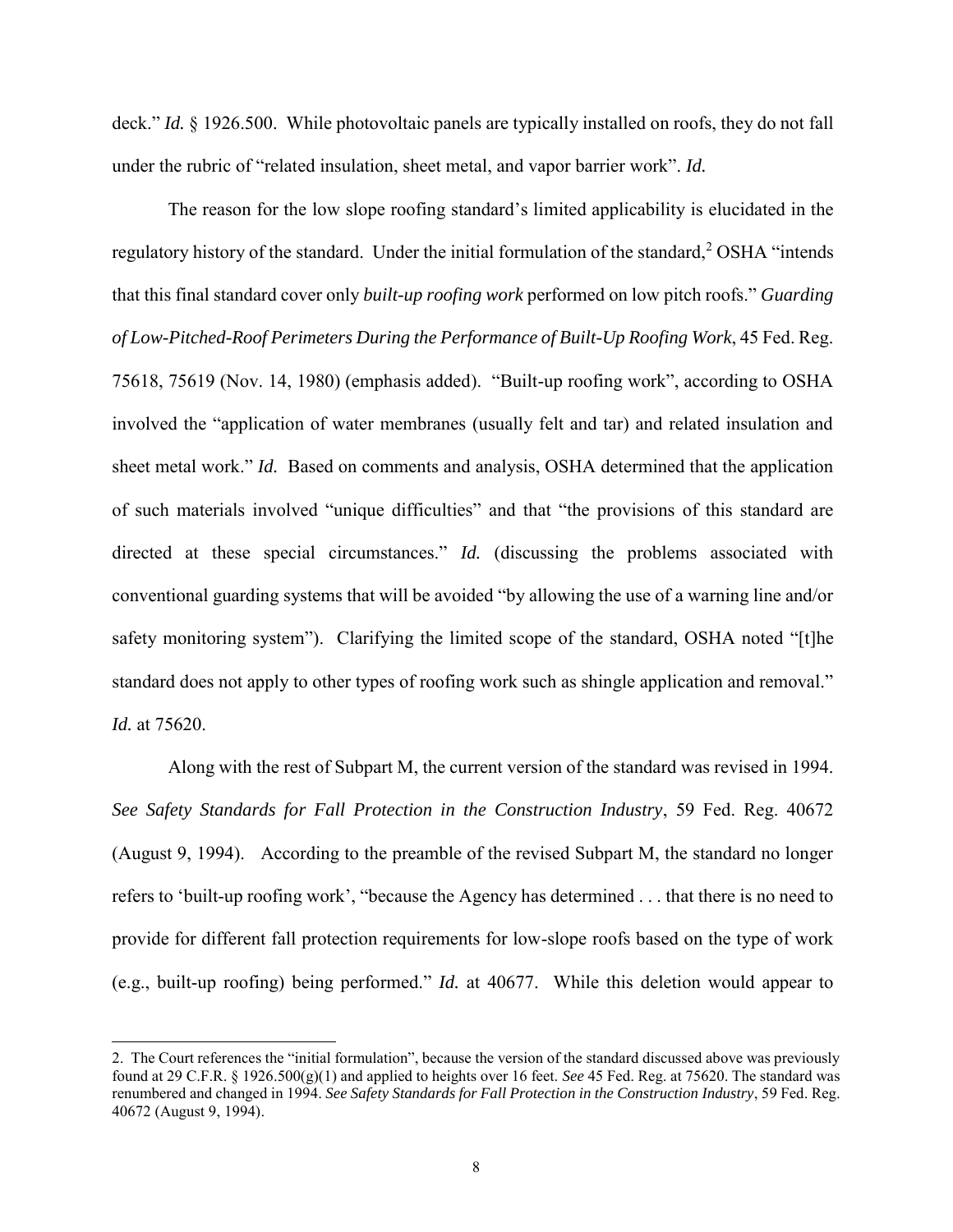provide an opening for Respondent's more expansive interpretation, the preamble to the revised standard and subsequent interpretations indicate the scope of 1926.501(b)(10) is still limited in its application.

OSHA originally proposed to redefine the activity 'built-up roofing' to mean "the hoisting, storage, application and removal of roofing materials and equipment, including related insulation, sheet metal, and vapor barrier work, but not including the construction of the roof deck." *Id.* at 40679; *see also* 29 C.F.R. § 1926.500(a). However, in response to comments that the foregoing definition described roofing generally and did not mirror the industry's use of the term, OSHA deleted 'built-up roofing' along with its previous definition,<sup>3</sup> and supplanted it with the more general term, 'roofing work'. When discussing (b)(10) specifically, OSHA noted that the final rule was vastly different than the proposed rule due, in part, to the issues noted in defining 'built-up roofing'. The earlier proposed rule effectively created a distinction between roofers applying hot tar on low-pitched roofs, who would be subject to the existing 1926.500(g), and every other roofer on low-pitched roofs, who would be subject to current paragraph (b)(1). *See*  59 Fed. Reg. at 40689. To avoid a meaningless distinction, OSHA used the general term 'roofing work' in the revised (b)(10), stating, "OSHA also agrees with commenters who stated there is *no need to distinguish between the application of hot and cold materials* to determine the appropriate fall protection measures, hence the final provision will apply to all roofing operations on lowslope roofs and not just 'built- up' roofing activities." *Id.* at 40691 (emphasis added). Thus, while the scope of the low-pitched roof provision was arguably broadened, this was done to resolve an otherwise unnecessary distinction (insofar as fall protection was concerned) between the types of work associated with different roofing materials, *e.g.*, hot and cold. OSHA's resolution of that

<sup>3.</sup> *See* 59 Fed. Reg. at 40676–77.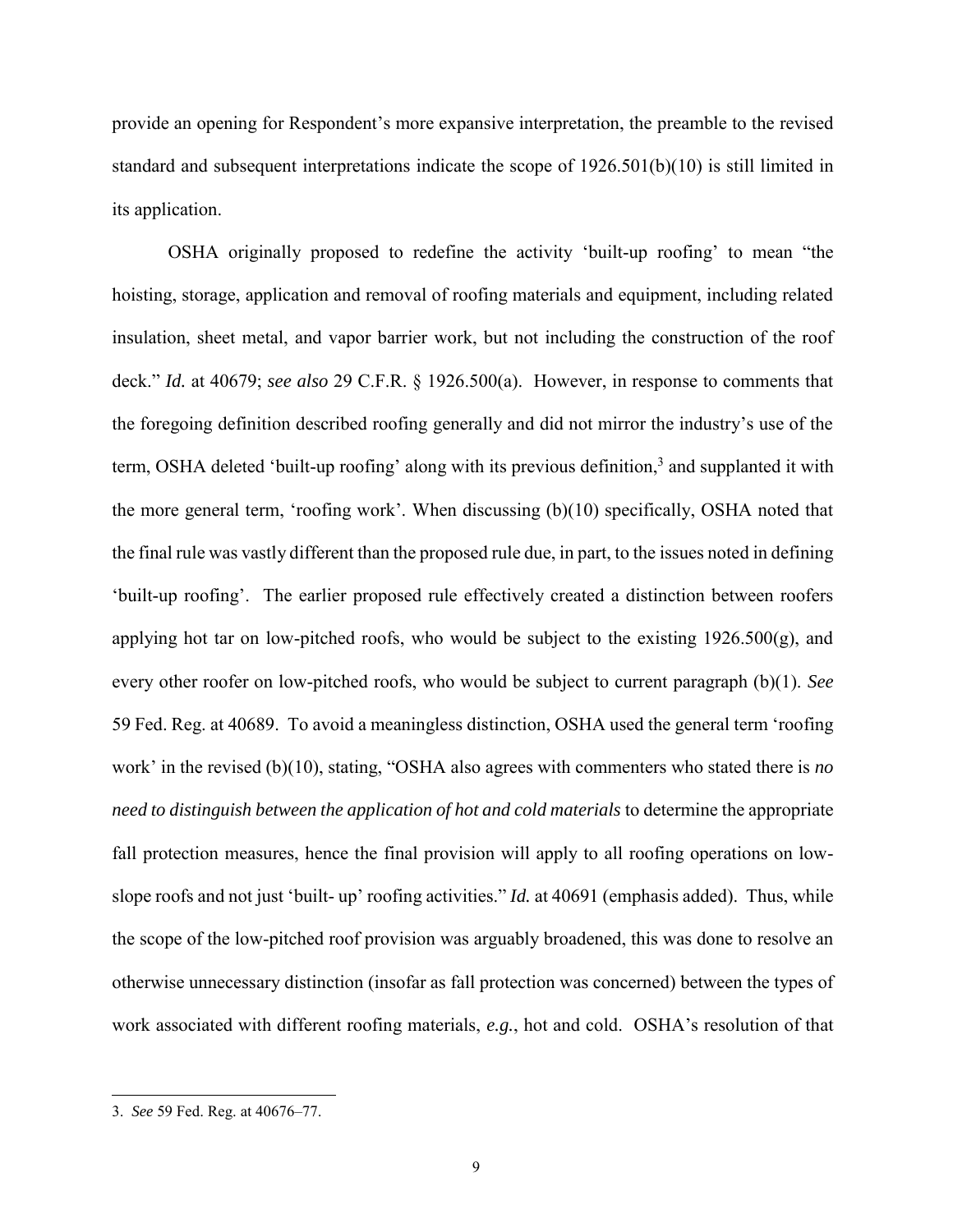distinction makes clear that, although the language of the standard seems to indicate an exception based solely on location, *i.e.*, a flat roof, the application of the standard is also contingent, in part, upon the *type* of work performed - roofing. The final rule in 29 C.F.R. § 1926.501(b) makes this clear.

The structure and language of paragraph (b), as a whole, indicates that the default provision is (b)(1), which requires PFAS, safety nets, or guardrails. 29 C.F.R. § 1926.501(b)(1). Each subsequent provision describes a discrete set of circumstances in response to which particular forms of protection are required or are considered to be alternatives to the primary set found in (b)(1).. *See, e.g.*, *id.* § 1926.501(b)(2) (allowing exceptions upon proof of infeasibility while constructing leading edges); *id.* § 1926.501(b)(3) (discussing the interplay of guardrails and PFAS when performing hoist work); *id.* § 1926.501(b)(9) (discussing requirements for bricklaying work). Paragraph (b)(10) is merely another set of discrete circumstances which OSHA has determined justifies a departure from the principal requirement found in (b)(1). There is no indication that installation of ancillary building systems, such as photovoltaic panels or HVAC systems, qualifies under any of the alternatives to  $(b)(1)$ . As such, the default standard  $(b)(1)$  applies.

Complainant's interpretations of (b)(10) have reiterated the same position for years: it is specifically applicable to the work of installing, removing, or repairing the roof of a building; all other work not specifically mentioned in paragraph  $(b)(10)$  is subject to the requirements of  $(b)(1)$ . *See* OSHA Letter of Interpretation, Russell B. Swanson, Director of Directorate of Construction to Mark Troxell, Re: 29 CFR 1926.501(b)(10) Roofing work and other trades working on low slope roofs (August 1, 2000).<sup>4</sup> In the letter to Mr. Troxell, the Directorate of Construction stated

<sup>4.</sup> *See* https://www.osha.gov/pls/oshaweb/owadisp.show\_document?p\_table=INTERPRETATIONS&p\_id=23873.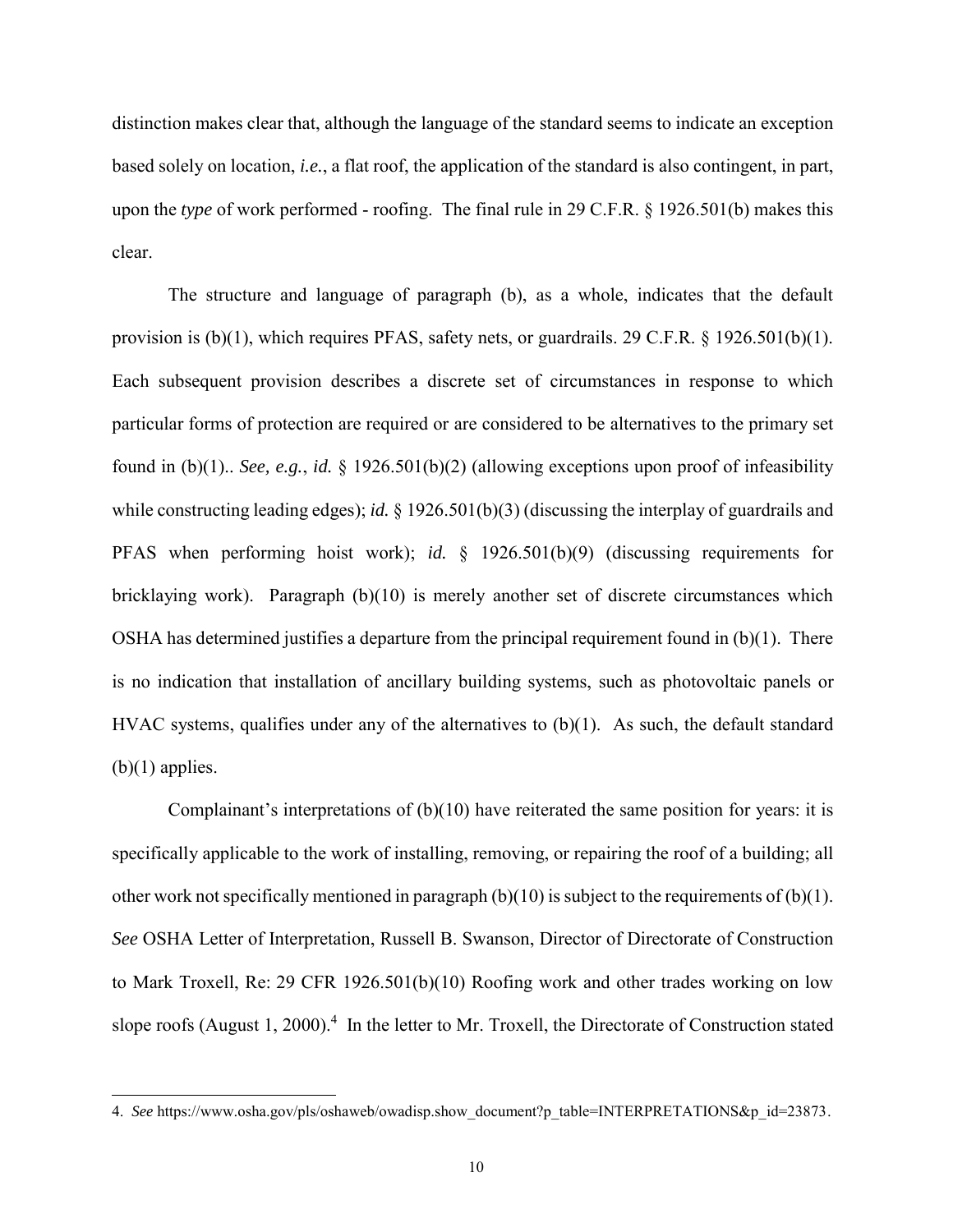that there are limited sets of circumstances warranting departure from (b)(1) and concluded that "other trades", as indicated by Mr. Troxell, were nonetheless subject to the primary requirement found in (b)(1). *Id.* In one such circumstance OSHA created a *de minimis* exception to the guardrail standard wherein an employer, such as the "other trades" mentioned by Mr. Troxell (or Respondent in this case), substituted warning lines set fifteen feet back from the unprotected edge. *Id.* Such exception created a *de minimis* violation of (b)(1), insofar as the warning line constitutes a poorly substituted guardrail that would warn an employee he was too close to an unprotected edge long before he could tumble over it. *Id.* Strictly limiting the (b)(10) exception to roofing activity has been Complainant's position since the revision of Subpart M, and the Court sees no reason to depart from it in this case. *See* Compl't Ex. No. 36, OSHA Letter of Interpretation, Russell B. Swanson, Director of Directorate of Construction to Anthony O'Dea, Re: Fall protection requirements for construction workers doing work while on a roof (December 15,  $2003$ ).<sup>5</sup>

The Court rejects Respondent's argument that (b)(10) is the applicable standard. The language, structure, regulatory history, and subsequent interpretations all support Complainant's citation pursuant to 29 C.F.R. § 1926.501(b)(1). Accordingly, the Court finds the standard applies.

### **2. The Terms of the Standard Were Violated**

Because the standard applies to Respondent's work, it is easy to conclude that the terms of (b)(1) were violated. The only acceptable methods of compliance were PFAS, safety nets, or guardrails. The parties stipulated that no safety nets were present, and the evidence is clear that the employees were not using fall arrest systems. (Ex. 42; Ex. C-22; Stip. No. 13). Though

<sup>5.</sup> See https://www.osha.gov/pls/oshaweb/owadisp.show\_document?p\_table=INTERPRETATIONS&p\_id=24682.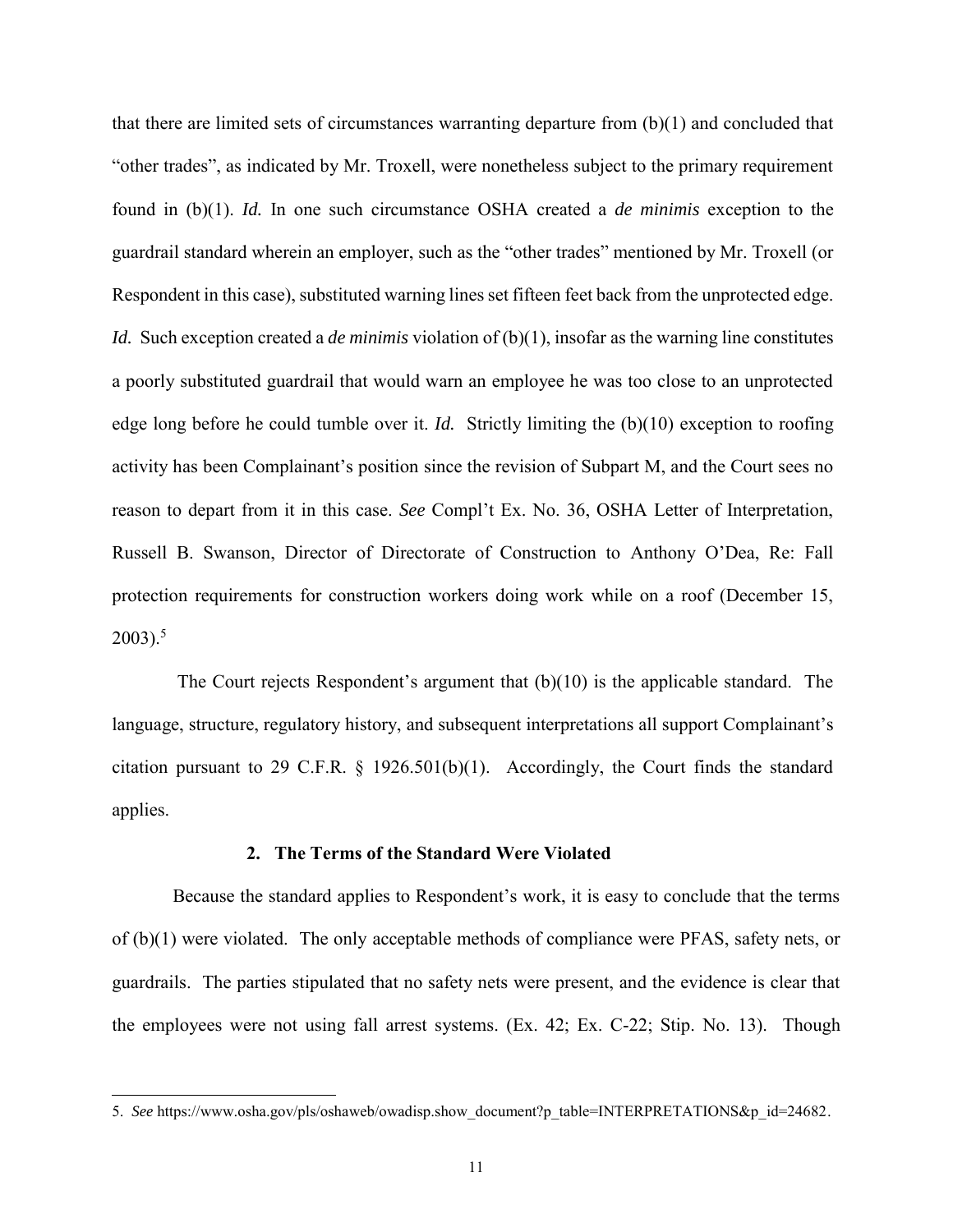Complainant maintains a policy permitting *de minimis* violations of the guardrail standard when warning lines are placed at a distance of 15 feet (amongst the other criteria for warning lines found at 29 C.F.R. § 1926.502(f)), CSHO Christensen's measurements show that Respondent's warning line was no more than 96 inches from the edge at its farthest. (Tr. 37; Ex. C-10). Thus, the terms of the standard were violated.

### **3. Respondent's Employees Were Exposed to the Hazard**

"Exposure to a violative condition may be established either by showing actual exposure or that access to the hazard was reasonably predictable." *Phoenix Roofing, Inc.*, 17 BNA OSHC 1076 (No. 90-2148, 1995). Regarding access, "the 'inquiry is not simply into whether exposure is theoretically possible,' but whether it is reasonably predictable 'either by operational necessity or otherwise (including inadvertence), that employees have been, are, or will be in the zone of danger." *Nuprecon LP dba Nuprecon Acquisition LP*, 23 BNA OSHC 1817 (No. 08-1037, 2012) (quoting *Fabricated Metal Products, Inc.*, 18 BNA OSHC 1072, 1074 (No. 93-1853, 1997)). The Commission has found exposure and/or access to a fall hazard in a number of different situations. *See Dic-Underhill*, 8 BNA OSHC 2223 (No. 10798, 1980) (finding access to fall hazard where employees grinding ceiling seams more than 25 feet away from unguarded edge had to move closer to edge to sand seems extending to side of building); *N&N Contractors, Inc.*, 18 BNA OSHC 2121 (No. 96-0606, 2000) (stumbling near unprotected edge resulted in employee falling to his death); *Lancaster Enters.*, 19 BNA OSHC 1033 (No. 97-0771, 2000) (finding exposure where employees used a hatchway and ladder "closely adjacent" to a fall hazard); *Phoenix Roofing*, 17 BNA OSHC at 1079 (finding exposure where employees were "about 12 feet" from unguarded skylights).

The photographs and testimony illustrate that, at the very least, Ledbetter and Chaparro were exposed to a fall hazard. At the time of the inspection, both Chaparro and Ledbetter were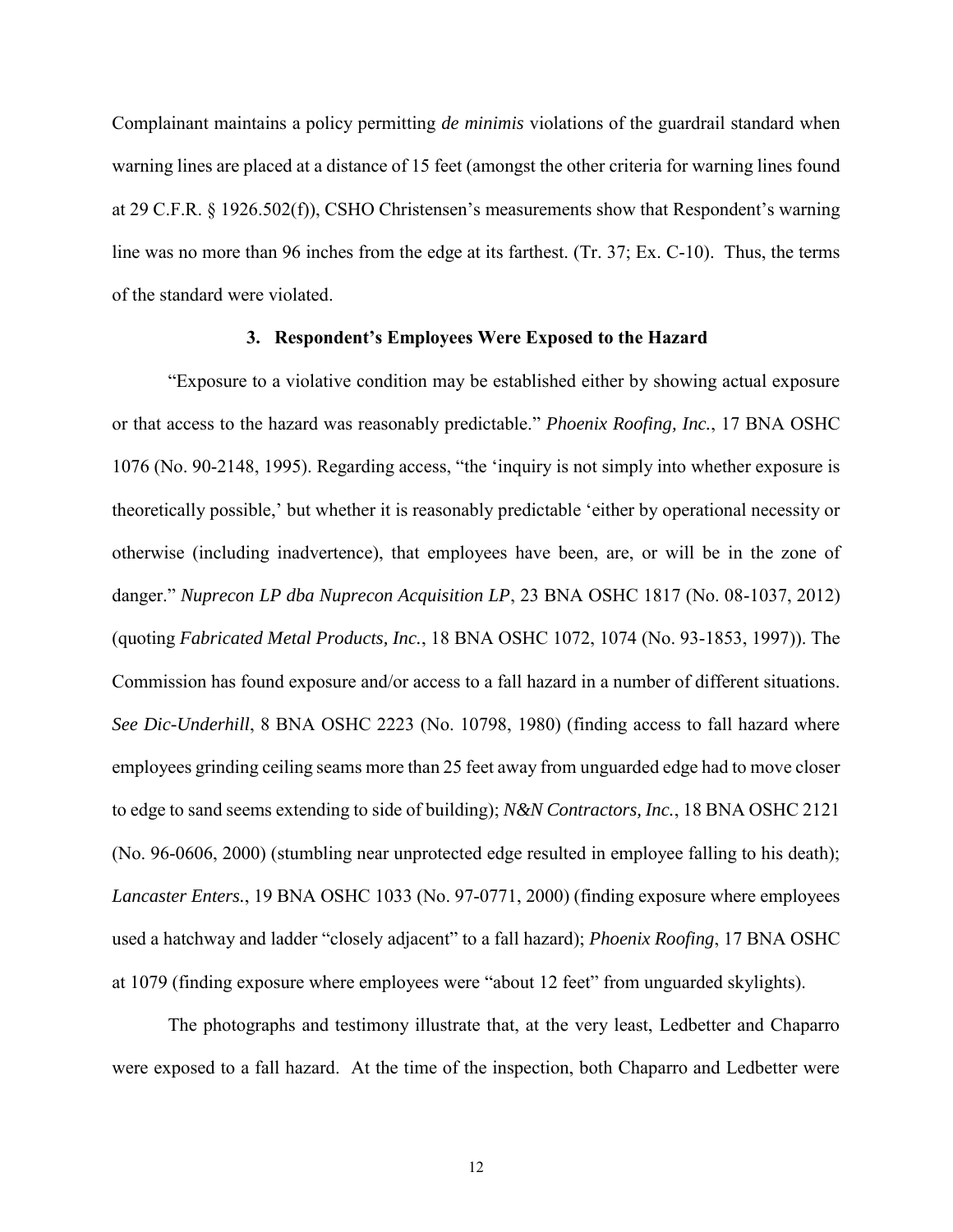working within 8 or 9 feet of an unprotected edge. (Tr. 56–57; Ex. C-22, C-23). According to CSHO Christensen, it would only have taken a matter of seconds for either Ledbetter or Chaparro to approach the unprotected edge, which was 17 feet above the lower roof level. (Tr. 57). In terms of distance, Ledbetter and Chaparro were closer to the unprotected edge than the employees in the cases mentioned above and well within the 15-foot buffer zone, which Complainant has repeatedly determined represents the distance at which a warning line would prove effective at preventing a fall. *See* OSHA Letters of Interpretation, *supra* Section V.B.1. Further, though not specifically testified to by CSHO Christensen, the photographs of the upper roof surface show raised seams running the entire length of the roof. (Ex. C-15, C-17). In addition, the pictures show conduit and a wire cable running adjacent to the warning line. (Ex. C-15, C-17, C-18, C-19). Thus, in addition to mere proximity, the structure of the roof presented the potential for inadvertent tripping, stumbling, or falling over the unprotected edge. *See N&N Contractors*, *supra*. Accordingly, the Court finds Complainant established that Respondent's employees were exposed to a fall hazard. *See Nuprecon LP*, 23 BNA OSHC 1817, *supra*.

### **4. Respondent Had Knowledge of the Conditions**

"To establish knowledge, the Secretary must prove that the employer knew or, with the exercise of reasonable diligence, should have known of the conditions constituting the violation." *Central Florida Equip. Rentals, Inc.*, 25 BNA OSHC 2147 (No. 08-1656, 2016). To satisfy this burden, Complainant must show "knowledge of the *conditions* that form the basis of the alleged violation; not whether the employer had knowledge that the conditions constituted a hazard." *Id.* "When a corporate employer entrusts to a supervisory employee its duty to assure employee compliance with safety standards, it is reasonable to charge the employer with the supervisor's knowledge actual or constructive of noncomplying conduct of a subordinate." *Mountain States*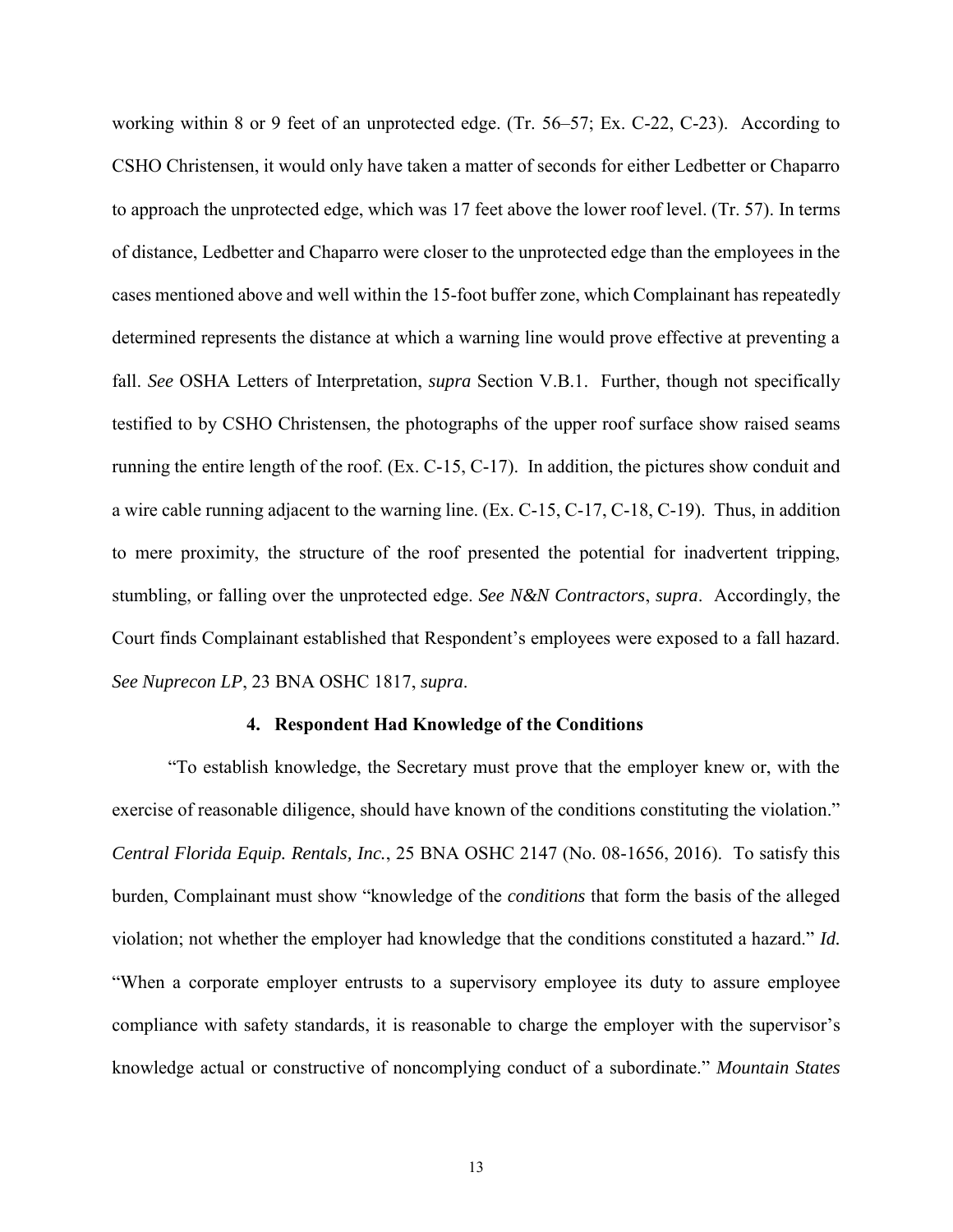*Tel. & Tel. Co. v. Occupational Safety & Health Review Comm'n*, 623 F.2d 155, 158 (10th Cir. 1980); *see also Hamilton Fixture*, 16 BNA OSHC 1073 (No. 88-1720, 1993) (holding that where a supervisor is in close proximity to an apparent safety violation, the supervisor may be charged with constructive knowledge of the violation).

Multiple members of Respondent's management team were aware of the non-complying conditions on the roof of Hangar 5. Hernandez was the supervisor for the crew on the roof, and was specifically designated to be the safety monitor, whose job it was to monitor the employees and the conditions on the roof. (Tr. 137–38). King, Respondent's safety manager, established the site-specific fall protection plan based on his determination that warning lines six feet from the edge were compliant with the standard. (Tr. 132–34; Ex. C-3, C-37). Through its supervisors, Respondent was aware of both the non-complying conditions and the site-specific plan calling for their implementation.

## **5. The Violation Was Serious**

A violation is "serious" if there was a substantial probability that death or serious physical harm could have resulted from the violative condition. 29 U.S.C. § 666(k). Complainant need not show that there was a substantial probability that an accident would actually occur; he need only show that if an accident occurred, serious physical harm could result. *Phelps Dodge Corp. v. OSHRC*, 725 F.2d 1237, 1240 (9th Cir. 1984). If the possible injury addressed by a regulation is death or serious physical harm, a violation of the regulation is serious. *Mosser Construction*, 23 BNA OSHC 1044 (No. 08-0631, 2010); *Dec-Tam Corp*., 15 BNA OSHC 2072 (No. 88-0523, 1993).

The upper roof, where the work took place, was located 17 feet above the lower roof. According to CSHO Christensen, falls from that height could result in contusions, lacerations,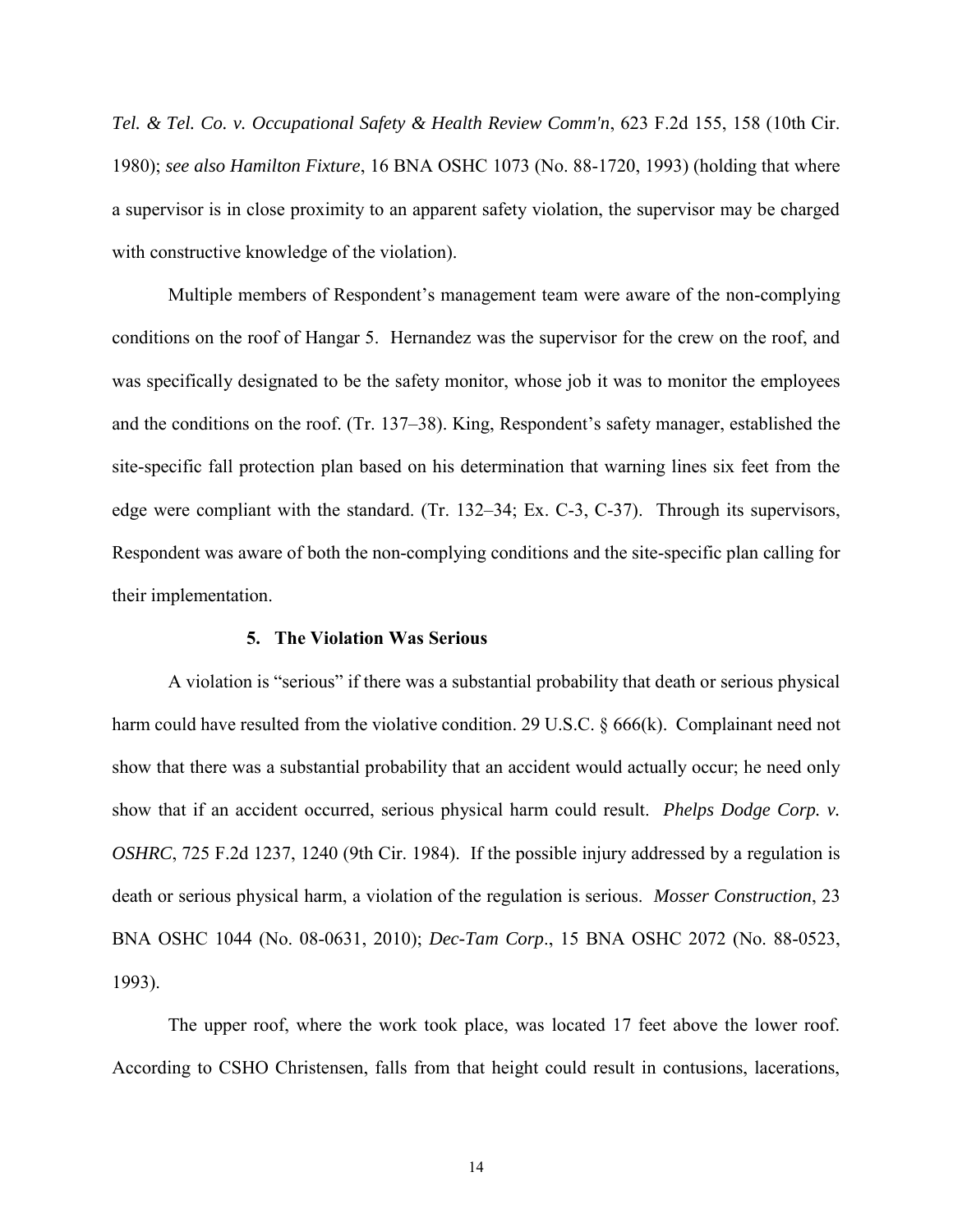head/neck/back injuries, and possibly death. (Tr. 76). Respondent did not counter this conclusion. Complainant's characterization of this citation comports with Commission precedent. *See, e.g.*, *Kulka Constr. Mgmt. Corp.*, 15 BNA OSHC 1870 (No. 88-1167, 1992) (finding falls of 10 to 20 feet present possibility of serious injury); *Whiting-Turner Contracting Co.*, 13 BNA OSHC 2155 (87-1238, 1989) ("Here, there was testimony that the second floor of each building was twelve feet above the ground. A fall from even that modest height could result in a serious injury . . . ."). Citation 1, Item 1a shall be affirmed as serious.

## **C. The Cited Standards in Citation 1, Item 1b & Item 1c Do Not Apply**

Subpart M has four primary sections. *See* 29 C.F.R. §§ 1926.500–.503. The first section lays out the applicable definitions for fall protection in the construction industry. *Id.* § 1926.500. The second section establishes the principal duty to have fall protection and, as discussed above, establishes the required and/or alternative forms of fall protection based on the work being performed. *Id.* § 1926.501. The third section establishes the minimum criteria and standard practices for the fall protection systems discussed in 1926.501. *Id.* § 1926.502. Finally, the brief fourth section discuses training requirements. *Id.* § 1926.503.

Citation 1, Item 1a was issued pursuant to  $1926.501(b)(1)$ , which requires the use of PFAS, safety nets, or guardrails. Thus, full compliance requires the chosen form of fall protection to comport with the criteria laid out in 1926.502. *See id.* § 1926.502(b) (guardrail requirements); *id.*  § 1926.502(c) (safety net systems); *id.* § 1926.502(d) (personal fall arrest systems). Similarly, a warning line-safety monitor fall protection system implemented pursuant to 1926.501(b)(10) requires compliance with 1926.502(f) and 1926.502(h). *Id*. § 1926.502(f) (criteria for warning line systems); *id.* § 1926.502(h) (criteria for safety monitors). Complainant successfully argued for the application of 1926.501(b)(1) to Respondent and further established that 1926.501(b)(10), which allows for the use of safety monitors and warning lines, was inapplicable to Respondent.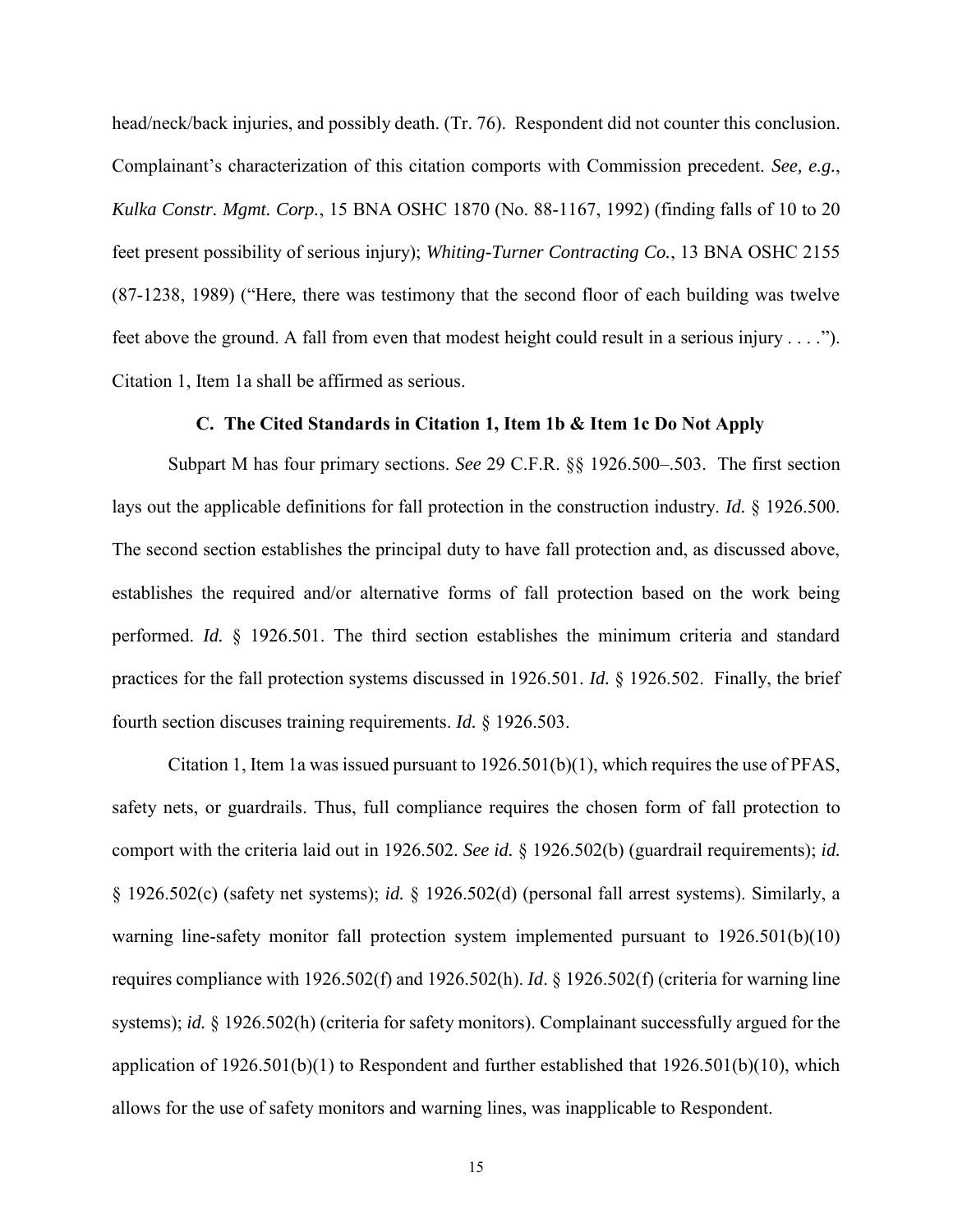Citing Respondent pursuant to  $1926.501(b)(1)$ ,  $1926.502(f)(2)(ii)$ , and  $1926.502(h)(1)(v)$ , as Complainant has done here, is duplicative. *See J.A. Jones Constr. Co.*, 15 BNA OSHC 2201, 2207 (No. 87-2059, 1993) (holding violations may be found duplicative where they require the same abatement measures); *Capform, Inc.*, 13 BNA OSHC 2219, 2224 (No. 84-556, 1989) (finding violation duplicative where abatement of one citation item will necessarily result in abatement of the other item as well). Because (b)(10) is not applicable to Respondent's work activities, Respondent cannot be required to comply with the criteria for its implementation. The standard, preamble, and subsequent letters of interpretation make it clear that non-roofing contractors are required to comply with  $1926.501(b)(1)$  and cannot rely on the provisions of  $(b)(10)$ , even if the roof could be characterized as "low-slope". *See* Section V.B.1, *supra*. Again, as noted above, 1926.501(b)(1) is the primary obligation to provide fall protection; whereas the remaining subsections of 1926.501(b) describe particular situations wherein departure from the primary obligation is warranted or allowed. No such situation was present here, as established by Complainant. Thus, the only applicable fall protection criteria are those related to PFAS, safety nets, or guardrails. *See* 29 C.F.R. § 1926.502(b)–(d). Abatement of the hazard through application of 1926.501(b)(1) would necessarily abate the other items related to safety monitors and warning lines, because they would not be necessary if Respondent used guardrails, PFAS, or safety nets. Accordingly, sub-items 1b and 1c are duplicative.

The foregoing is true even taking into consideration the *de minimis* exception described in the aforementioned letters of interpretation. According to each of those letters, Complainant stated he would "consider the use of certain physical barriers that fail to meet the criteria for a guardrail a de minimis violation *of the guardrail criteria* in § 1926.502(b)" insofar as the warning line is 15 feet from the edge and meets or exceeds the requirements of  $1926.502(f)(2)$ , there is no work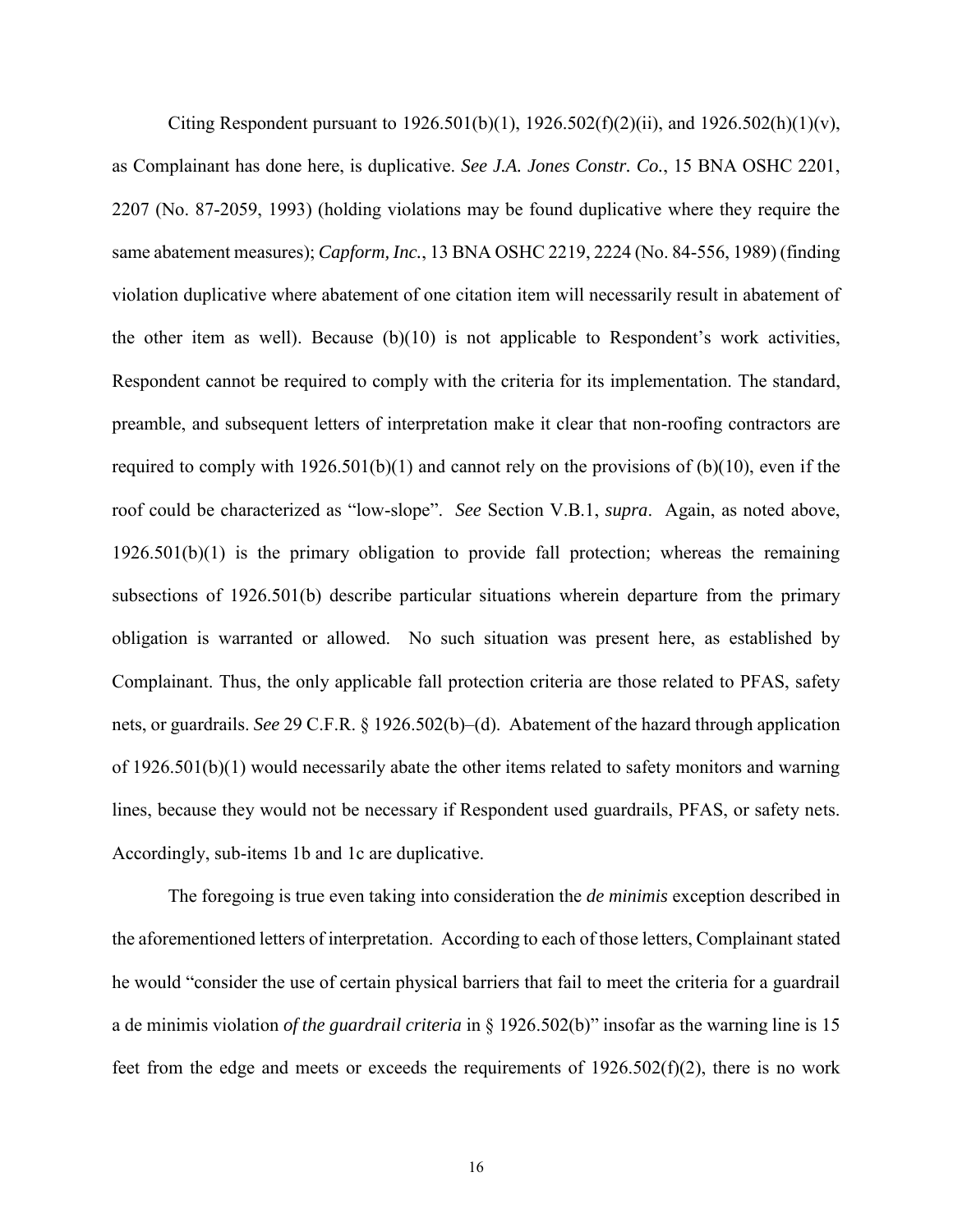occurring in between the warning line and the unprotected edge, and a work rule is in place to prevent employees from going outside the warning line. *See* OSHA Letter of Interpretation, Russell B. Swanson, Director of Directorate of Construction to Mark Troxell, Re: 29 CFR 1926.501(b)(10) Roofing work and other trades working on low slope roofs (August 1, 2000) (emphasis added). In other words, under the terms of the "exception" laid out in the various letters of interpretation, the warning line is considered a non-complying guardrail. Insofar as the noncompliant "guardrail" meets the requirements laid out in the letters of interpretation, it will be considered a *de minimis* violation of the guardrail standard, 1926.502(b). There is no additional requirement for a safety monitor under this "exception" as in 1926.501(b). Further, though the *de minimis* policy enunciated in the letters of interpretation reference 1926.502(f) as part of the criteria for determining whether a violation of the guardrail standard occurred, it is merely a condition precedent for compliance with 1926.502(b). Thus, under the terms of this *de minimis*  exception, the failure to ensure the warning line's compliance with 1926.502(f) is still a violation of 1926.502(b).

Respondent's failure in this case was singular—it failed to provide PFAS, guardrails, or safety nets as required by 1926.501(b)(1). Its noncompliance with the guidelines for warning lines and safety monitors is irrelevant because Respondent could not have used those implements to comply with its primary obligation. Accordingly, Citation 1, Items 1b and 1c shall be vacated.

#### **VI. Penalty**

In calculating appropriate penalties for affirmed violations, Section  $17(i)$  of the Act requires the Commission give due consideration to four criteria: (1) the size of the employer's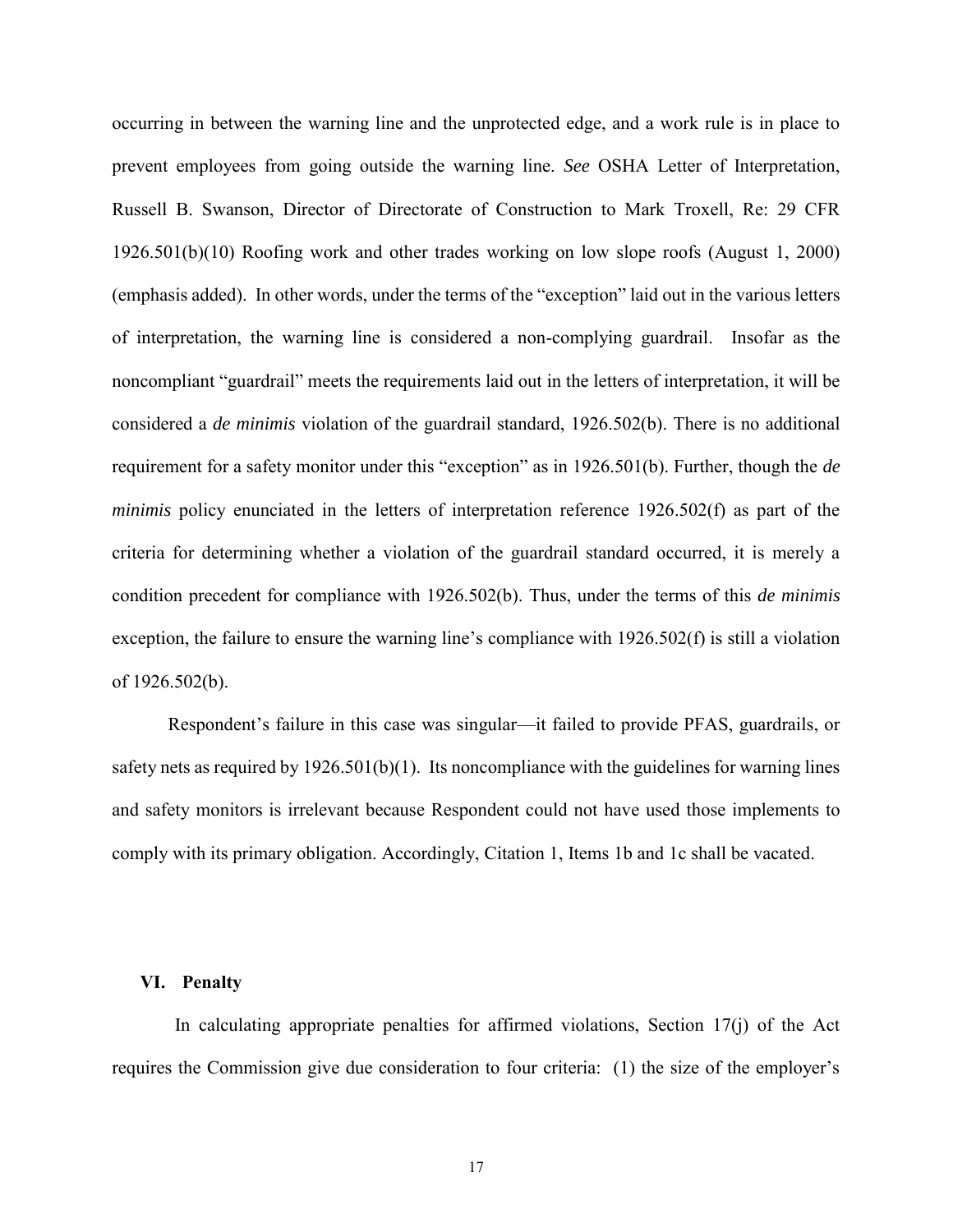business, (2) the gravity of the violation, (3) the good faith of the employer, and (4) the employer's prior history of violations. Gravity is the primary consideration and is determined by the number of employees exposed, the duration of the exposure, the precautions taken against injury, and the likelihood of an actual injury. *J.A. Jones Construction Co.*, 15 BNA OSHC 2201 (No. 87-2059, 1993). It is well established that the Commission and its judges conduct *de novo* penalty determinations and have full discretion to assess penalties based on the facts of each case and the applicable statutory criteria. *Valdak Corp*., 17 BNA OSHC 1135 (No. 93-0239, 1995); *Allied Structural Steel*, 2 BNA OSHC 1457 (No. 1681, 1975).

Complainant determined that Citation 1, Item 1 should be classified as high severity and low probability. (Tr. 78). At least two of Respondent's employees were exposed to falls of up to 17 feet or more, which could be deadly, but its attempts to comply with the standard, coupled with training and education, mitigated the likelihood that an accident would occur. (Tr. 78). Further, Respondent has over 2000 employees, which means Complainant did not provide a discount based upon its size; however, because previous OSHA inspections did not result in a citation, Complainant proposed a 10 percent penalty reduction. Complainant did not, however, assess any credit for good faith due to the deficiencies noted during the inspection.

With the exception of good faith, the Court generally agrees with Complainant's assessments. CSHO Christensen determined that Respondent was not eligible for a good faith discount because of the deficiencies noted during the inspection; however, he also noted that Respondent "did make some attempts to comply with the standard, provide training and education to their employees. They had attempted to be in compliance, so there were some factors that helped keep those employees safe." (Tr. 78–79). For the most part, Respondent attempted to develop a fall protection plan based on a good faith, albeit mistaken, interpretation of the fall